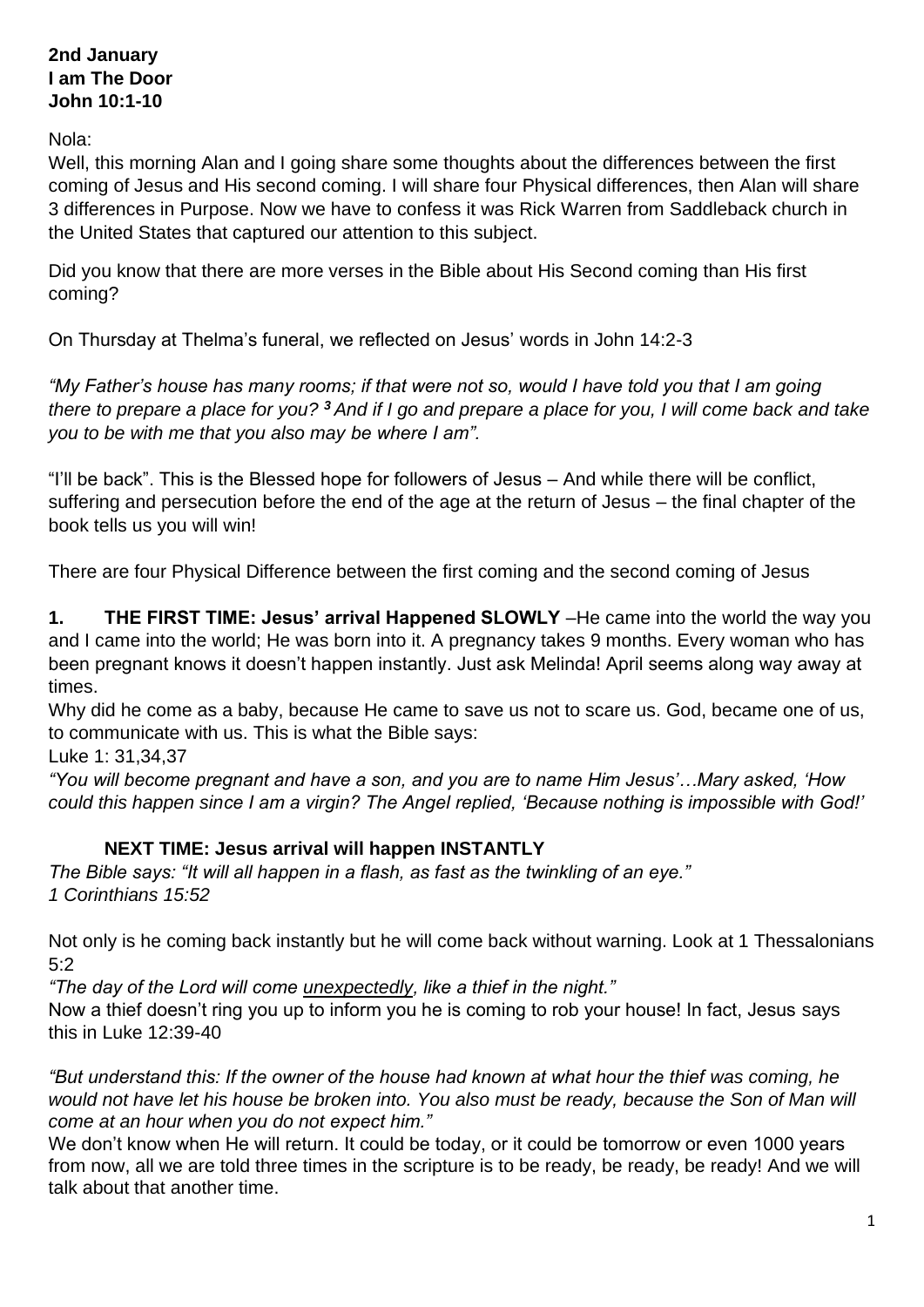**2. The FIRST TIME:** Jesus' arrival was **QUIET –** It was very, very quiet, almost nobody heard of it! People were not expecting the Son of God, the Saviour of the world. We sing Silent night, Holy night. The Shepherds were told in Luke 2:11-12

*"Today in the town of David a Saviour has been born to you; he is the Messiah, the Lord. This will be a sign to you: You will find a baby wrapped in cloths and lying in a manger."* Bethlehem was really a village of about 300 people.

# **NEXT TIME:** The entire world will **HEAR**

His return will be instant and it will be loud, the greatest celebration in history. As history ends with the Second coming of Jesus so we are moving to a climax. Here is what the Bible says: *"For the Lord himself will descend from heaven with LOUD COMMAND, and with the SHOUT of the archangel, and with the GREAT SOUND of the trumpet of God!" 1 Thessalonians 4:16*  It will not be Silent night; it will be loud when everybody in the world will hear.

# **3. THE FIRST TIME:** A **Single Star** was seen in the sky

You know the story, Matthew 2:2 The wise men, scholars, astronomers probably from Persia which is modern day Iran said, *"we saw the star in the east and we have come to worship Him"!*

# **NEXT TIME:** Jesus will **light up the entire sky**

Matthew 24:27 *JESUS says: "For just as lightning flashes light up the ENTIRE SKY and EVERYONE can see it, so will be the return of the Son of God!"* 

This is going to be a spectacular light show, that no one will miss. But then Jesus says in Matthew 25:31 *"When I come back in ALL my glory, ALL the holy angels will be with me!"* 

This is going to be overwhelming; it is going to be brilliant; nobody is going to miss it. Many people today miss His first coming, the real meaning of Christmas, but nobody will miss His Second coming!

Revelation 1:7 "*He will come with the clouds and every eye shall see Him"*

**4. THE FIRST TIME: ONLY A FEW PEOPLE HONOURED HIM.** Just the shepherds and the wisemen, nobody else. Most people were totally unaware that the Son of God had come to earth. When He started His ministry there were only a few followers, it wasn't until after the resurrection that people realized He was telling the truth. Then hundreds, and then thousands, until to today there are billions of believers/followers Jesus. Approx'2.5 billion.

John 1:11 "*He came to His own people, but they did not receive Him".* – They rejected Him! In fact, they killed Him, they put Him on a Cross and didn't believe Him until He came back alive three days later.

**NEXT TIME: Everyone will Honour Him.** Look what the Bible says in Romans 14:11; *"As surely as I am the living God, EVERYONE will kneel before me, and EVERYONE will confess that I am God!"* 

At His Second coming everyone will kneel before Him. Every politician, every celebrity, every sceptic, every atheist.

It is interesting the difference between the first coming and the second coming of Jesus. Remember: There was no room for Jesus, but at His second coming everyone will make room because He is coming back in His Glory. His first coming was predicted for 1000's of years, but everyone said it wasn't going to happen, but it did.

And now there are even more promises in the Bible that He is coming back a second time, and He will!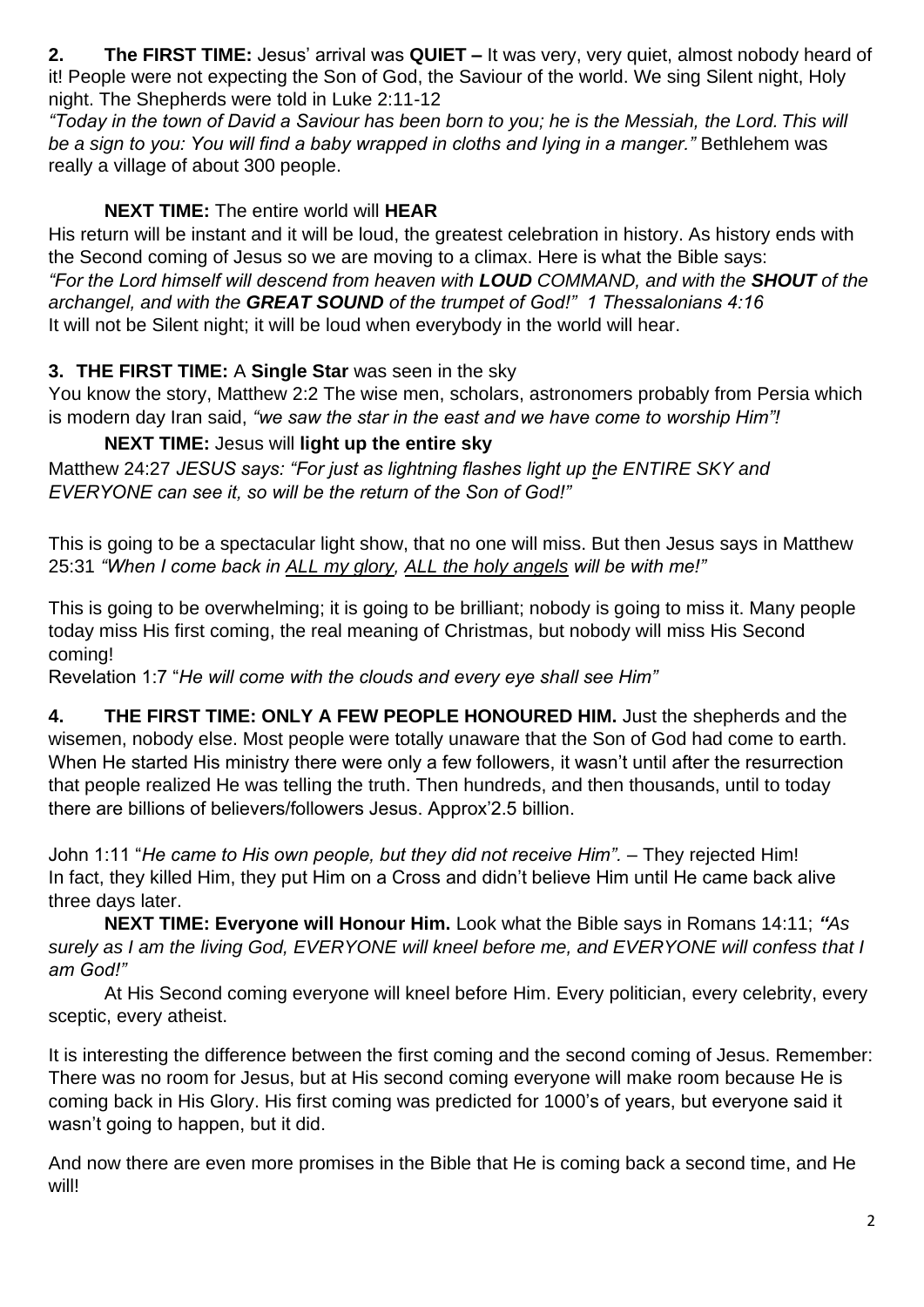By the way we split history into B.C. and A.D. and even your birthday is determined by the Coming of Christ, because it is the single most important date in history, until the Second Coming.

Everything is dated by the coming of Christ AD & BC even those who don't believe in Christ still use that date for their own birthdate, all around the world.

Now let's summarize:

- When Jesus returns, it is going to happen in an instant, which means there is no time to switch sides. You can't say when He comes then I'll believe, no, wrong idea, you have to switch sides before. There will be no time to switch sides after he arrives.
- It is going to be loud, everybody is going to hear it
- It is going to be brilliant, there is going to be some brilliant fire type thing in the sky that everybody is going to see.
- And it will be undeniable. Everybody on the planet will bow and acknowledge Jesus is who He said He was.

Alan:

They are the physical differences, now we will focus on three different purposes. This is important because why He came the first time, and why He is coming back are completely different.

### **1. The First Time Jesus Came**; **He came to Save the world**.

John 3:16 is the most famous verse in the Bible, literally billions of people have memorized John 3;16. Why, because it is the Bible in a nutshell. It explains why Jesus came to earth at the very first Christmas.

*"For God so loved the world that he gave his only Son, so that everyone who believes in him will not perish but have eternal life! God did NOT send his Son into the world to condemn it, but to save it!" John 3:16-17 (NLT)*

What's the premise? You have to believe What's the promise? Eternal life

Remember when the angel appeared to shepherds, Luke 2:10-11 '*the angel said to them, "Do not be afraid. I bring you good news that will cause great joy for all the people. Today in the town of David a Saviour has been born to you; he is the Messiah, the Lord".*

Good News! A Saviour has been born! – For all people! Now, we all need a Saviour. On our own you and I will never get to heaven, because heaven is a perfect place, and we stopped being perfect a long time ago! We need a Saviour…we can't save ourselves!

God created you and me, He wants to save us, and he wants us to be with Him in heaven. But you have to make that choice. Unfortunately, many people say no thanks, God. I don't need a Saviour; I'm going to save myself. I'm going to be my own God. I don't need a Saviour, thank you very much! Do you know what keeps people out heaven? It is pride! I don't need God in my life.

## **NEXT TIME: He is coming to Judge the World**

He is coming back to see which of those two choices did you make, to trust Me or not to trust Me, to follow Me or not follow me, love me or to not love me, to live for me or to live for yourself. Which of those two choices did you make? When he comes back Jesus will be your Saviour or your judge, it is your choice!

## The Bible says: Acts 17:31

*"He has set a day when the entire human race will be judged and everything set right. And he has already appointed the judge, confirming him before everyone by raising him from the dead."*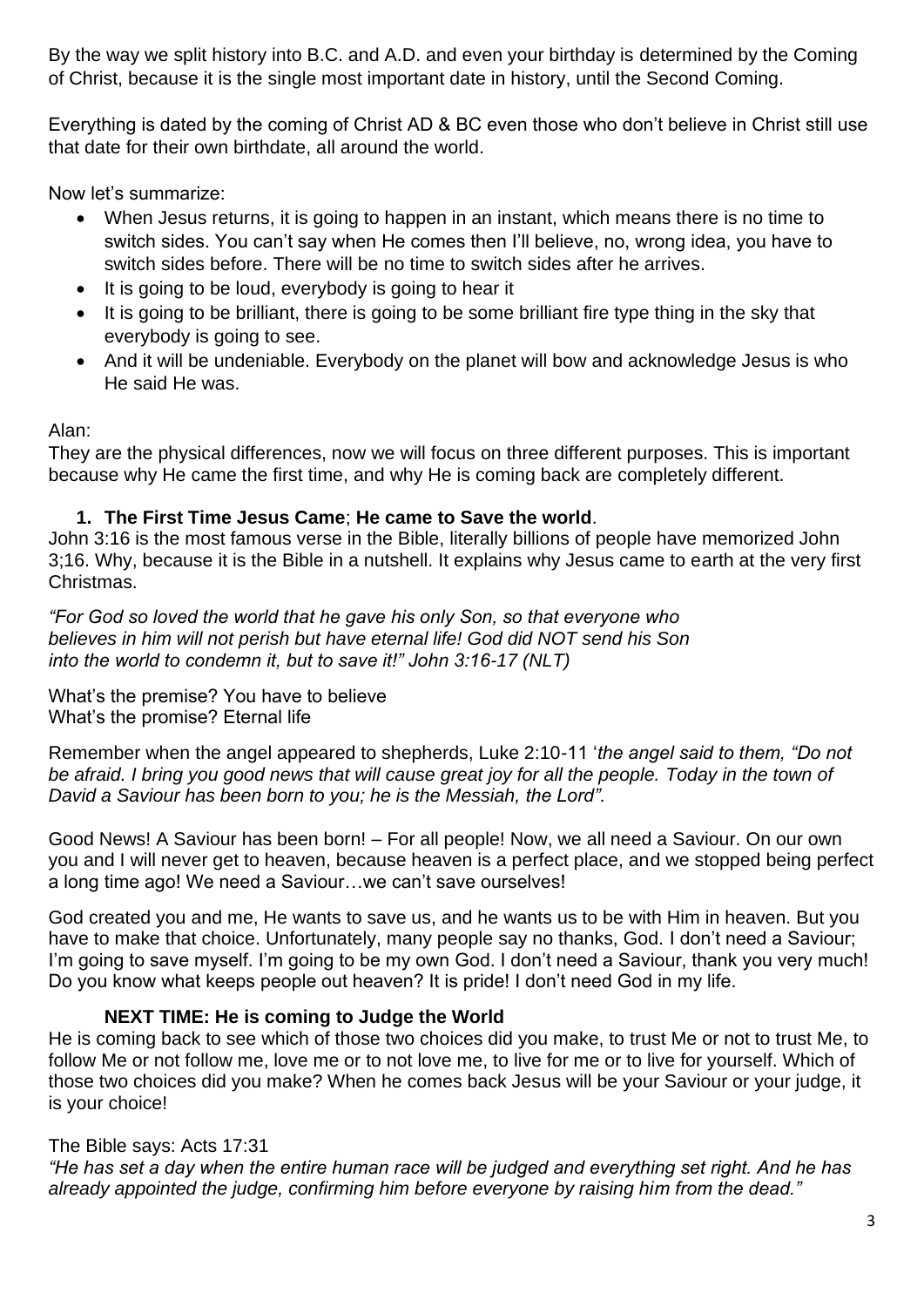Did you accept my Salvation or did you reject it? Were you prideful, or were you humble? See, God is not just a loving God He is a just and fair. Wrongs must be righted, and evils must be punished. You have probably noticed that Life is not fair, have you figured that one out? Often it seems as if the bad guys win! And people do wrong things against others and they get away with it, and you say that is not fair, that's unjust. You see racism or discrimination or prejudice, that's not fair! Why do you have a sense of justice?

Because God made you in His image. The reason you know what's right and what's wrong because you have been made in His image. One day he is going to come back and punish all the evils

#### In fact, this is what the Bible says:

*"God will reward or punish every person for what that person has done. For those who have lived for God's glory and honour... God will reward them with life forever. But for those who continue to live for themselves and reject the truth, and follow evil instead of obeying God...they will receive God's anger and punishment." Romans 2:6-8*

We are all too aware that we get thongs wrong, we hurt others, we are all flawed, we live in a fallen broken world. Most of us can't live up to our own standards let alone God's. But the good news is that you can choose today whether Jesus will be your saviour, or your judge when he returns.

#### **2. THE FIRST TIME: Jesus came, he came to die for our sins**

He loved us so much He came to pay the penalty of our sin. To die in our place! *"God's unchanging plan has always been to adopt us into his OWN FAMILY by sending Jesus Christ to die for us." Ephesians 1:5 (LB)*

Before the foundation of the world, He thought of you and me. The reason he created the universe was that he wanted a family. But he wanted a family that chooses to love Him. So, He puts us on earth and lets us have a choice. He didn't create us to be puppets, He gave us a choice. Only God's family is going to be in heaven, not everybody.

Note these three words: Die, adopt, family – He wants you in His family

#### **NEXT TIME: He is coming back to gather His family**

The Bible says it like this:

*"He will send his angels all around the earth, and they will gather his chosen people from every part of the world." Matthew 24:31 (NCV)*

The Chosen people are God's family – it will be Billions of people. But not everyone is God's family. Everybody is created by God, everybody is loved by God, no matter who you are or what you have done. God has a plan and a purpose for everybody's life. But not everybody lives for God's plan and purpose, not everybody accepts His son as Saviour, not everyone lives in friendship with God.

The only way you get into God's family is to be adopted into it. You say How, by saying, Jesus Christ, I accept what you did for me and I wanna be in your family. You don't work for it, you don't earn it, you are never going to deserve, it is just a free gift of God's grace. But you do have to accept it.

God gave you a gift at Christmas, a gift of salvation, freedom, the past forgiven, a purpose for living and a home in heaven – but for many they haven't unwrapped the gift and are not a part of God's family. Who is God's family anyway?

#### Look at the next verse: *1 Timothy 3:15*

*"Then, even if I am delayed, you will know how to live in the family of God. That family is the church of the living God, the support and foundation of the truth".*

Jesus said he came to build My church – My family – God's family is the church!

Now His church has all different kinds of names, Baptist, Anglican, Lutheran, Catholic, Methodist etc It doesn't matter about the label, it's the family of people who put their trust in Him. Not in a religion, but in Him.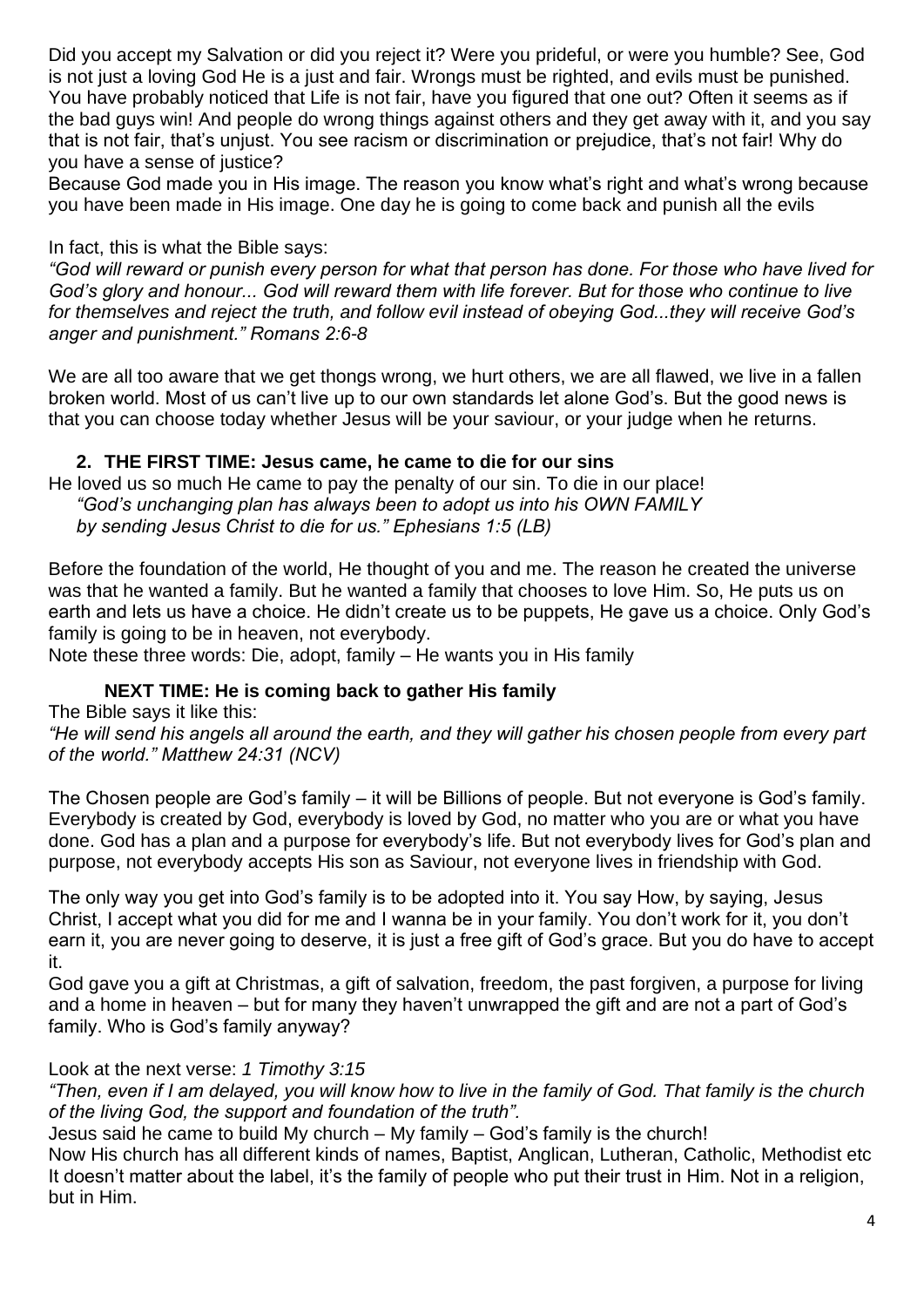I've heard people say I can accept Jesus, but not the church. Out of hurt, frustration and disillusionment people have given up on the church. Wrong! The church is God's family, and we are better together.

Some say there are hypocrites in the church, well there are hypocrites everywhere, I guarantee that there is not one person here this morning that has not failed to do what we said we would do. The very reason we need a Saviour is because everyone is a hypocrite! You say one thing and do another, fortunately God saves hypocrites.

### **3. THE FIRST TIME: Jesus came in humility**

The first time at Christmas Jesus came in humility as a baby, there is nothing more humbling than to be born a baby in a barn. He didn't come in royal robes as King of Kings and Lord of Lords. Can you imagine how humbling it was for God to become a man, a human being?

### The Bible says this:

*"Though he was God...he made himself nothing, taking on the humble position of a servant and becoming a human! And while living as a man he humbled himself even further by obediently dying on a cross!" Philippians 2:6-8 (NLT)*

To take on human form and serve humanity and die on a cross is how much God loves you. He came in a very humble way. When he comes back at the end of history, He is not coming back in humility.

### **NEXT TIME: He is coming in all His glory as King and Lord of All.**

King and Lord of all creation, King and Lord of every human being. King and Lord of all. The rest of that passage in Philippians 2 says:

#### *"Because he humbled himself, God has exalted Jesus to the highest place and given him the name that is above every other name…*

Let stop right there, have you noticed than when people swear, they don't say oh buddha, or they don't say oh Thor, or oh Zeus? They say oh Jesus, why because that name has power. It is not nice to take God's name in vain, particularly the Son of God. Use your own name if you want to swear, oh Alan, oh Geoff (cover a few people) oh, Kathryn!

#### *so that at the name of Jesus every knee will bow, in heaven and on earth and every tongue will confess that Jesus Christ is Lord, to the glory of God!" Philippians 2:9-11 (NLT)*

When He comes back that is what is going to happen, and because He is King of Kings and Lord of Lords, He is going to wipe out all evil.

I think that means the most to me because we all see the effects of evil in people's lives, day after day. We see the pain that evil in other people and evil in ourselves causes.

If there was no evil in the world there would be no suffering, there would be no sorrow, sadness, sickness or stress, it's all because we have gone our way in stead of God's way. When Jesus comes back, he is going to wipe out the effects of evil. I'm looking forward to the second coming because it is going to be the end of pain!

#### Matthew 25:13

*"So always be ready, because you don't know the day or the hour the Son of Man will come.*

How then do we get ready for the Second coming of Christ, that is just as certain as the First coming of Christ that we have been celebrating at Christmas?

In our reading this morning from John 10 introduces two "I am" sayings within verses of one another. Growing out of a confrontation with Jewish leaders following their excommunication of a beggar (John 9), Jesus transitions from the image of light and darkness to that of a shepherd and sheep.